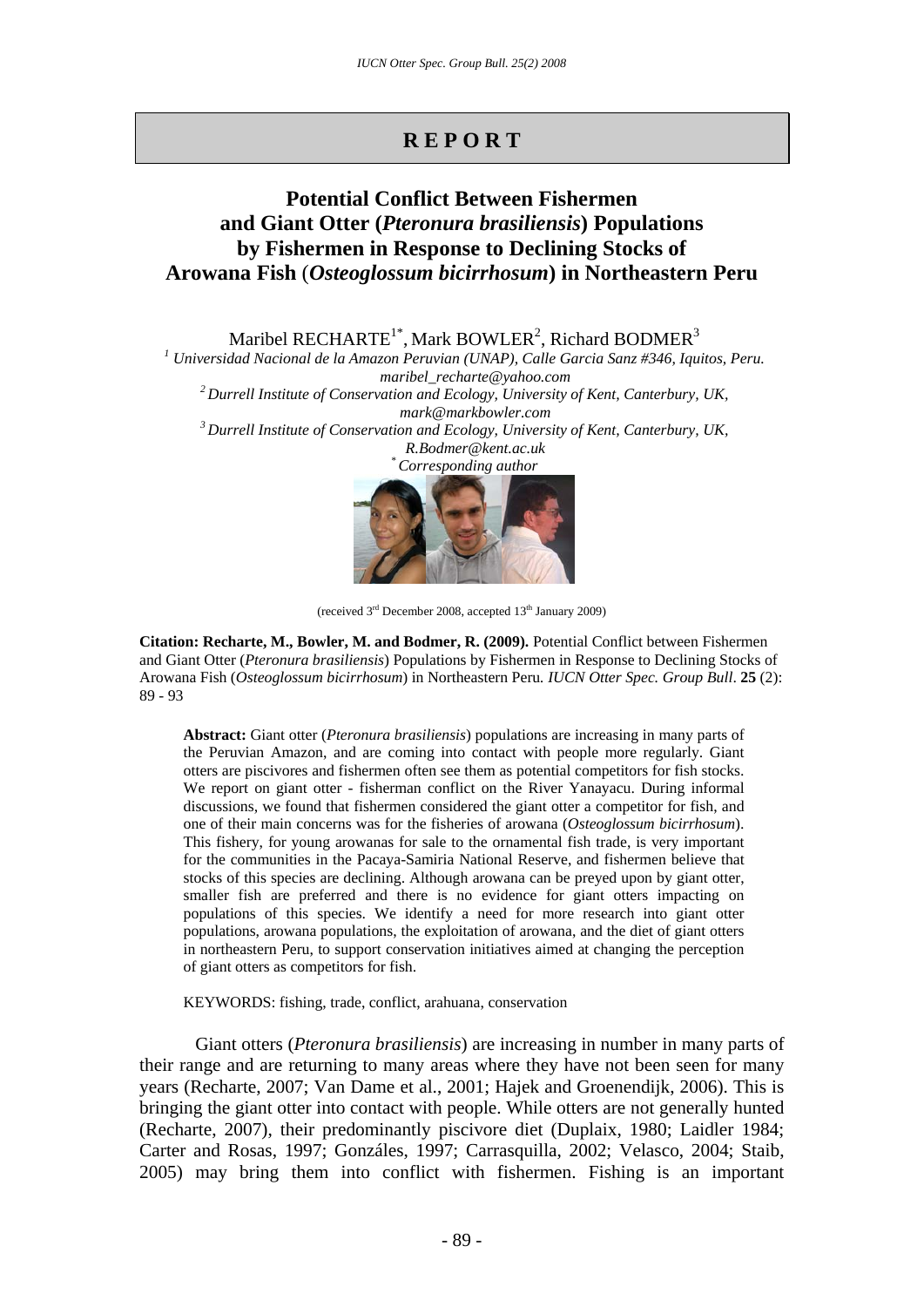subsistence and commercial activity in most parts of the giant otters range, and giant otter-fisherman conflict has been considered in Colombia by Gómez and Jorgenson (1999) and Velasco (2004), and in Brazil by Calvimontes and Marmontel (2006) and Zucco and Tomas (2004). Gómez and Jorgenson (1999) concluded that although there is overlap in the diet of giant otters and the fish taken by fishermen, giant otters have little effect on fisheries in Colombia. Giant otter-fisherman conflict has not yet been evaluated in northeastern Peru, where extremely low populations of giant otter have meant that the issue has not been important. As giant otter populations increase and repopulate rivers near human habitation, conflict may be inevitable. This paper describes a possible conflict between fishermen harvesting ornamental arowana fish (*Osteoglossum bicirrhosum*) and giant otters observed on the Yanayacu River in the Pacaya-Samiria National Reserve (PSNR), where giant otter populations have increased between censuses by Schenck et al. (1996) and Isola (2000).

The Yanayacu River is 158km long and 40m wide, and joins the Marañon River about 30km upstream from the city of Nauta. The area is composed of whitewater várzea forests that flood between November and May each year, leaving only high areas of ground exposed. We visited two communities on the Yanayacu. The Community of Arequipa near the mouth had 57 inhabitants in 15 families, and the community of Yarina on the middle section of the river had 118 inhabitants in 25 families. Fishing for subsistence and sale in markets, including fishing for various species of ornamental fish, is overseen by a management group; '*Organización Social de Pescadores y Pescadores Artesanales*' (OSPPA UPC Yarina). This management group is assisted by biologists from 'Pro Naturaleza', a Peruvian NGO. Some lowlevel tourism is also conducted in the area.

Fishermen on the Yanayacu have noted the expansion of the ranges of giant otters and are concerned about increasing competition with otters for fish. During separate informal discussions, seven fishermen expressed concern that the giant otters were competing with them for fish, and thought that the otters were reducing fish populations. Five fishermen said they believed that giant otters predated arowana fish, and were impacting on numbers of these fish. Community members said that the collection of arowana fry for sale to the ornamental fish trade was very important for them economically, and was one of the main sources of income for many families. The harvest of the young of this fish is managed by community groups in the area. However, one community member claimed that the harvest of this species had fallen from around 15,000 fry to 2,000 in recent years and thought that the increase in numbers of giant otters was one of the main factors in the reduction in size of recent harvests of arowana fry. One interviewee requested verification that the giant otters were indeed feeding on arowana from biologists, and said that a solution is necessary because the arowana fishery is of such economic importance to the communities.

Arowana are large fish growing up to 1m in length (Goulding, 1980). The male arowana broods 180-210 eggs in its mouth after spawning, and keeps the young in its mouth for several weeks after hatching (Goulding, 1980). Fishermen catch the male fish at this stage and remove the young for sale (Moreau and Coomes, 2006; Figure 1). Harvesting practices vary in different fishing grounds. In many areas the parent fish is killed in the process of harvesting the young, while on some rivers, especially within the Pacaya-Samiria National Reserve, brooding adults are released alive after the young are collected (Figure 2). This is a result of participation by local communities in projects that aim to sustainably harvest the fish (Moreau and Coomes, 2006; Durand and McCaffrey, 1999). Moreau and Coomes (2006) highlighted the importance of the trade in Arowana to the economy of Iquitos in northeastern Peru.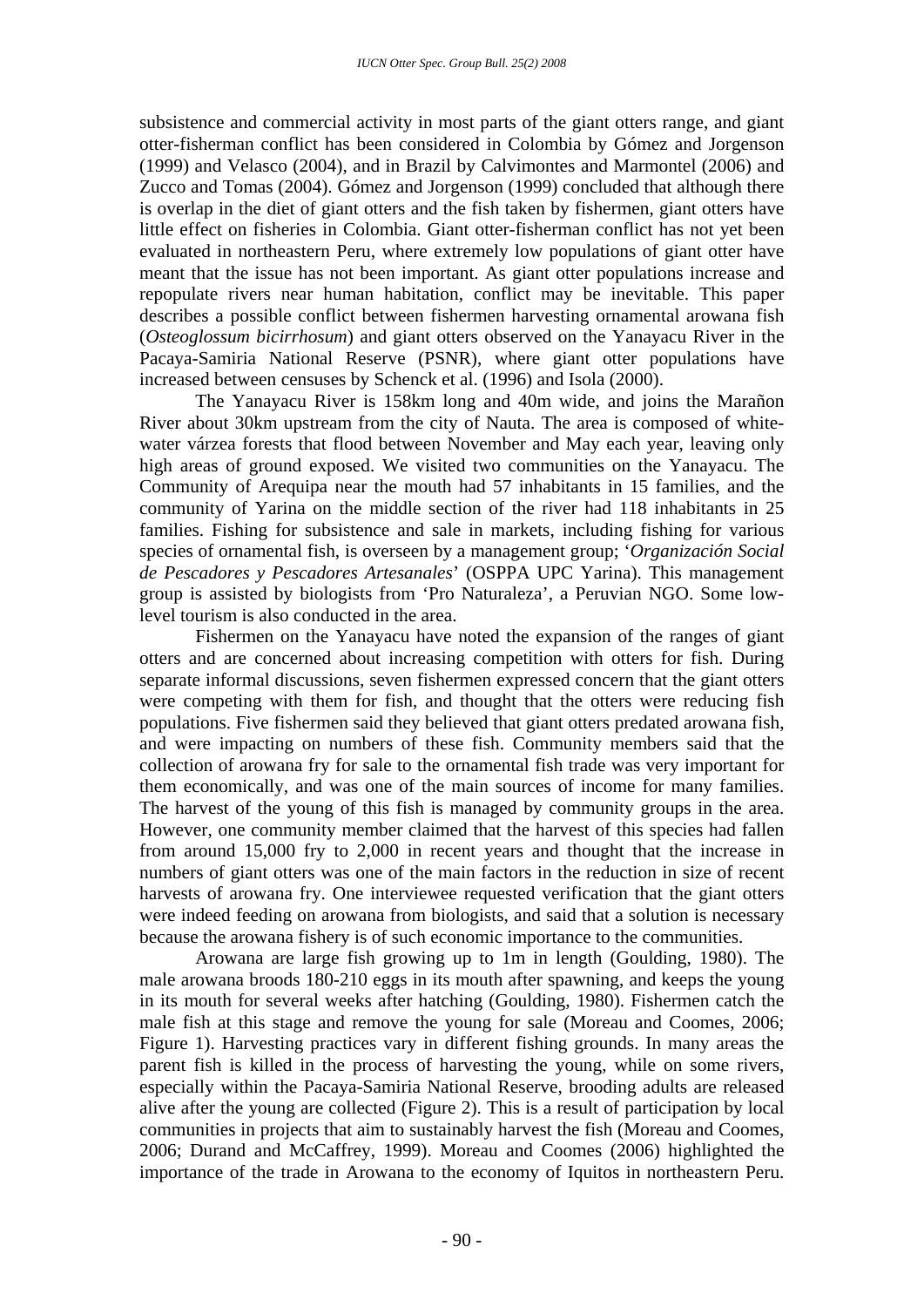Just over one million juvenile arowanas were legally exported in 2001 for a value of 559,615 USD. The species was the most commercially important to the Peruvian Amazon aquarium trade, representing 42% of the total export value (Moreau and Coomes, 2006). At a community level, Moreau and Coomes (2006) and Kvist et al., (2001) demonstrated that the arowana fishery was of considerable importance to local people, with earnings from arowana making up 20.7% of the mean household income in some communities.



Figure 1. Arowana fry being removed from an adult male, Rio Yanayacu, Pacaya Samiria National Park, Peru. Photograph: Mark Bowler



**Figure 2.** Adult male arowana being released after removal of fry, Rio Yanayacu. Pacaya-Samiria National Park, Peru. Photograph: Mark Bowler

There have been no extensive studies on the diet of the giant otter in northeastern Peru, but the diet of giant otters has been recorded in several other sites where arowana do not occur (e.g Schenck, 1999; Staib, 2005). Although the diet in Madre de Dios consists mainly of fish ranging from 10cm to 30cm in size, larger fish are sometimes taken (Schenck, 1999; Staib, 2005). Gómez (1999), Roopsind (2002) and Recharte (2007) recorded arowana in diet of giant otters in Colombia, Suriname and northeastern Peru respectively, but smaller fish species were generally preferred. We therefore believe that the impact of giant otters on arowana populations is likely to be negligible, and suspect that overexploitation of Arowana for the aquarium trade is more likely to be the cause if stocks of this species have declined. Arowana are large and slow to mature, and fecundity is very low (Goulding, 1980). This makes the species vulnerable to overexploitation when fishing by humans is intensive (Moreau and Coomes, 2006). The related Asian arowana (*Scleropages formosus*) was listed on Appendix I of CITES in 1975 as a result of over collection for the aquarium trade.

Our discussions on the Yanayacu suggest that otters may be blamed for falling stocks of arowana, even though there is no evidence for such a relationship. A perceived increase in giant otter populations on the Yanayacu River has coincided with a decline in the numbers of arowana harvested by some households. Considering the importance of the arowana fisheries to the people in the Pacaya-Samiria National Reserve, it is conceivable that communities may take action to protect their fisheries from the perceived threat by shooting giant otters. Better understanding of giant otter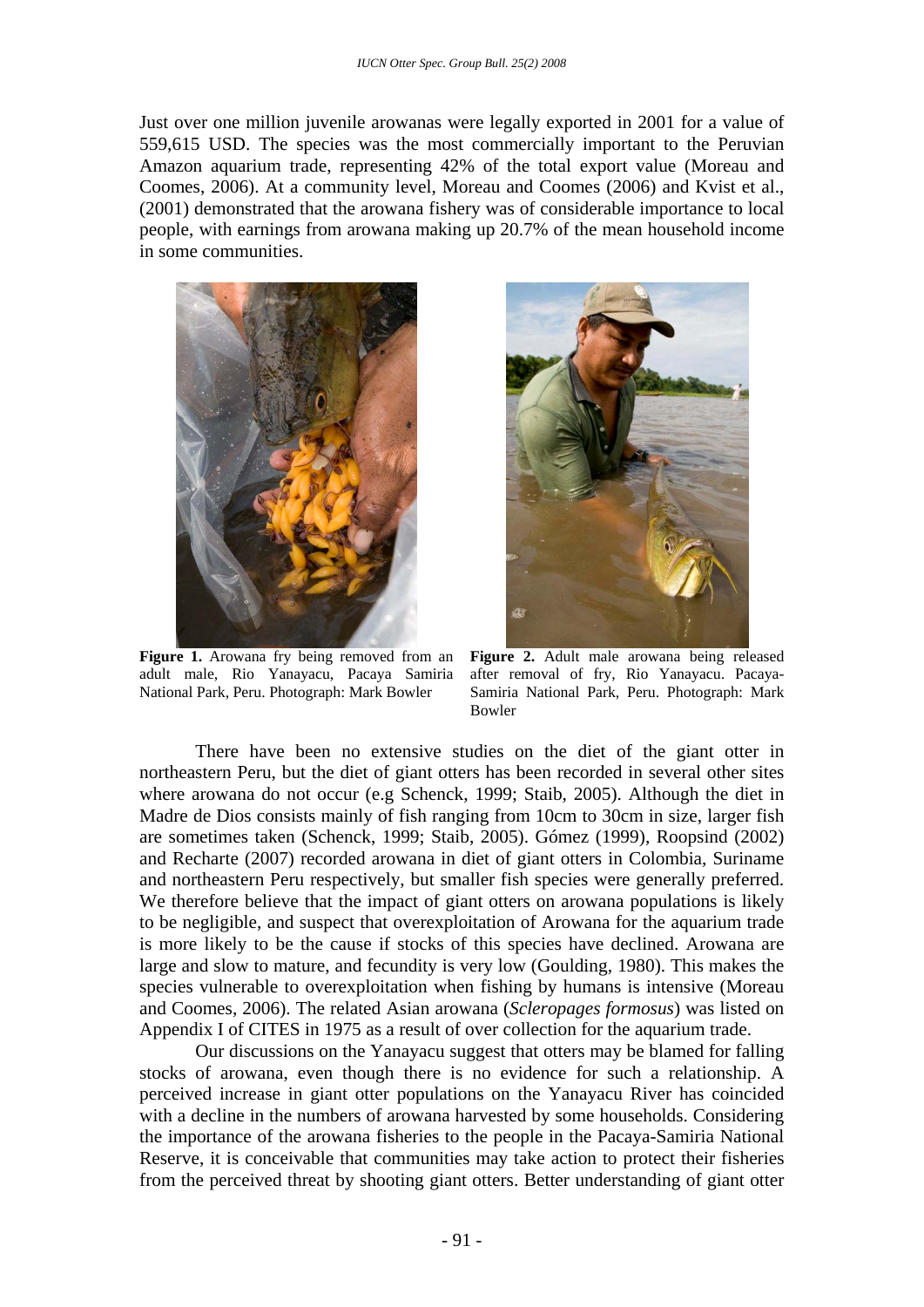populations, arowana populations, the exploitation of arowana, and the diet of giant otters in northeastern Peru are required. A dialog with communities and fisherman is also needed to determine how attitudes to giant otters might affect their conservation. Communities on the Yanayacu River have shown a willingness to work with biologists and may accept a scientific assessment of the giant otter's impact on the arowana fishery.

**ACKNOWLEDGEMENTS** - We thank The LA Zoo and Wildlife Conservation Society (WCS-Peru) who provided the financial support for the research. We also thank Pro Naturaleza, the comunities Yarina and Arequipa, Pablo Puertas (WCS-Perú), Javier Noriega Murrieta (NGO Pro Naturaleza) and Javier del Aguila (INRENA). Special thanks to our field assistants Arbildo Uraco (ORMARENA Yarina) and Orlando Laiche (OSPPA UPC Yarina).

## **REFERENCES**

- **Calvimontes, J. and Marmontel, M. (2006).** Conflictos actuales y potenciales entre los lobos de rio (*Pteronura brasiliensis*) y los pobladores de las cabeceras del lago Amanã. 11ava Reunión especialistas de mamíferos acuáticos de América del sur. Quito.
- **Carrasquilla, M. (2002)**. Uso de hábitat, comportamiento y dieta de la nutria gigante (*Pteronura brasiliensis*) en el río Orinoco. Tesis de grado. Universidad de los Andes. Bogotá.
- **Carter, S. and Rosas, F. (1997).** Biology and conservation of the Giant Otter *Pteronura brasiliensis*. *Mammal Rev*. **27**: 1-26.
- **Duplaix, N. (1980).** Observations on the ecology and behaviour of the giant river otter (*Pteronura brasiliensis*) in Suriname. *Terre Vie-Rev Ecol a* **34** (4): 495-620.
- **Durand, E. and McCaffrey, D. (1999)**. The Pacaya-Samiria Project: enhancing conservation and improving livelihoods in Amazonian Peru. In: Varzea: Diversity, Development and Conservation of Amazonia´s Whitewater Floodplain. (eds. C. Padoch, J. M. Ayres, M. Pinedo-Vasquez, A. Henderson), pp. 233-246.
- **Gómez, J. (1999)**. *Ecología alimentaria de la Nutria Gigante (Pteronura brasiliensis), en el bajo río Bita, Vichada - Colombia*. Tesis de grado. Pontificia Universidad Javeriana. Bogotá,Colombia.
- **Gómez, J. and Jorgenson, J. (1999).** An Overview of the Giant Otter-Fisherman Problem in the Orinoco Basin of Colombia. *IUCN Otter Spec. Group Bull*. **16**(2): 90-96.
- **González, E. (1997)**. Ecoetología de la londra (*Pteronura brasiliensis*), en la Reserva de Producción del Bajo Paraguá. Tesis de grado. Universidad Autónoma "Gabriel Rene Moreno". Facultad de Ciencias Agrícolas. Bolivia. 62 pp.
- Goulding, M. (1980). The fishes and the forest, Explorations in Amazonian Natural History. University of California Press, Berkeley, USA.
- **Hajek, F. and Groenendijk, J. (2006)**. Lobos del rio Madre de Dios. Ayuda para la vida silvestre. Amenazada-Sociedad Zoológica de Francfort Perú.
- **Isola, S. (2000).** Determinación de la distribución y abundancia de lobo de río (*Pteronura brasiliensis*) en la Reserva Nacional Pacaya Samiria. Tesis de grado. Universidad Nacional Agraria La Molina. Perú.
- **Kvist, L., Gram, S., Cacares, C. and Ore B. (2001)**. Socio-economy of flood plain households in the Peruvian Amazon. *Forest Ecol Manag*, **150**: 175-186.
- **Laidler, P. (1984)**. The behavioural ecology of the giant otter in Guyana. PhD Thesis. Universidad de Cambridge. UK.
- **Moreau, M. and Coomes, O. (2006)**. Potential threat of the international aquarium fish trade to silver arawana *Osteoglossum bicirrhosum* in the Peruvian Amazon. *Oryx*. **40**:2
- **Recharte, M. (2007).** Evaluación poblacional del lobo de río (*Pteronura brasiliensis*, Zimmerman, 1780) en la cuenca de los ríos Yavarí, Yavarí Mirín y Samiria, Loreto-Peru. Tesis de grado. Universidad Nacional de la Amazonia Peruana.
- **Roopsind, I. (2002)**. Fish consumption by giant otters (*Pteronura brasiliensis*) in the North Rupununi Wetlands. Tesis de grado. Smithsonian National Zoo, Washington CD, US, Jacksonville Zoo, Florida, US, The Guyana Zoological Park, Iwokrama International Centre, Faculty of Natural Sciences, University of Guyana.
- **Schenck, C., Estremadoyro F. and Staib, E. (1996)**. Primeras evaluaciones para determinar la existencia del "lobo de río" (*Pteronura brasiliensis*) en el ámbito de la Reserva Nacional Pacaya - Samiria, Loreto, Perú, SZF - Pro Naturaleza. Perú. Pag. Irreg.
- **Schenck, C. (1999).** Lobo de río *Pteronura brasiliensis*, presencia, uso del hábitat y protección en el Perú. Agencia de Cooperación Técnica Alemana (GTZ), Instituto Nacional de Áreas Naturales